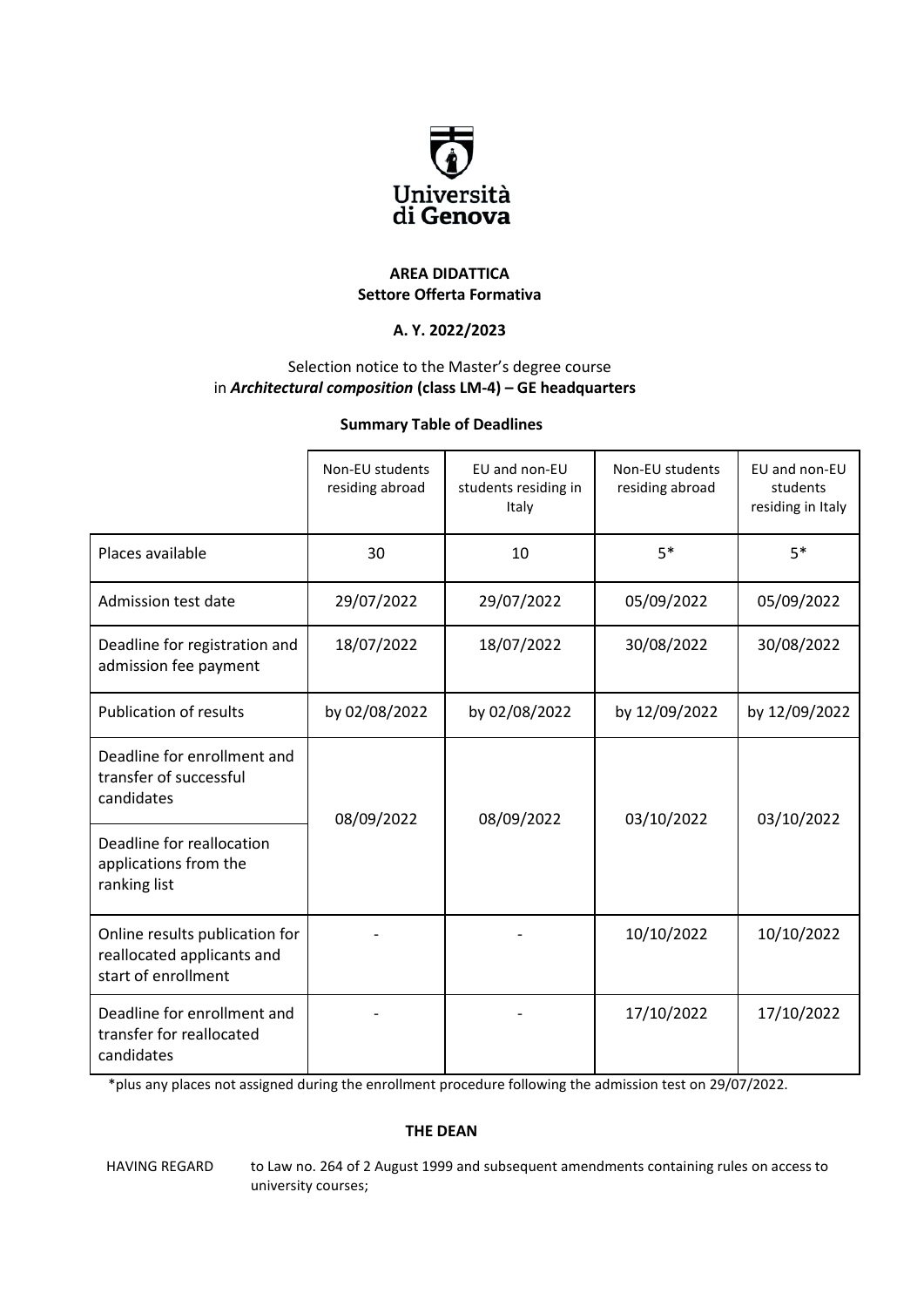- HAVING REGARD to Ministerial Decree No 270 of 22 October 2004: "Amendments to the Regulation containing norms concerning the didactic autonomy of the Universities" approved by Decree No 509 of 3 November 1999 of the Minister of the University and Scientific and Technological Research;
- HAVING REGARD to the Ministerial Decrees of 16 March 2007 with which the degree and master's degree classes were determined;
- HAVING REGARD to the resolutions of the Academic Organs of 23 and 24 February 2021 concerning the approval of the educational offer for the academic year 2021/2022 and of 23 and 24 March 2021 concerning the courses with programmed numbering at national and local level for the academic year 2021/2022;
- HAVING REGARD to the note prot. no. 10806 of 15 April 2021 concerning the procedures for the enrolment of international students for the academic year 2021/2022;
- HAVING REGARD the University Teaching Regulations;

HAVING CONSIDERED that Law no. 264 of 2 August 1999 provides that the notices of admission referred to in Articles 1 and 2 must be published at least sixty days before the relative tests are held;

#### **DECREES**

## **ART. 1**

#### **AVAILABLE PLACES**

**1.** For the academic year 2022/2023, this University has issued a selection notice for the admission of:

- **35 places for non-EU students residing abroad;**
- **15 places for EU and non-EU students residing in Italy;**

for enrolment in the Master's degree course in *Architectural composition* - Class LM-4 – GE headquarters.

#### **ART. 2**

#### **ADMISSION REQUIREMENTS**

- **1.** The admission test is open to candidates with the following qualifications:
	- Italian Bachelor's degree in the class L-17 Architectural Sciences (ex DM 270/2004);
	- Diploma or first level university career that allows recognition of the 108 ECTS related to essential training activities for the class L-17 Science of Architecture (ex DM 270/2004), as indicated in DM 16 March 2007;
	- Foreign qualification equivalent to the Italian qualification, allowing recognition of the 108 ECTS relative to the educational activities required for class L-17 Science of Architecture (ex DM 270/2004), as indicated in DM 16 March 2007;
	- Five-year degree in the 4/S or LM-4 single-cycle classes, and two-year master's degrees in the LM-4 class for the sole purpose of obtaining a second degree.

**2.** Undergraduate candidates in the L-17 class, who have acquired at least 154 CFU by the deadline for registration for the exam, are eligible for selection. These students, if ranked adequately in the results list, are enrolled "under condition" until they have obtained their degree. The 1st level degree must be obtained by the **February 2023** graduation session.

**3.** English language knowledge at a level no lower than B2 of the CEFR is also required. Certificates obtained from no earlier than May 2019 are accepted or, alternatively, passing the B2 test provided by the University's Language Skills Sector (Settore Competenze Linguistiche di Ateneo) is required. Candidates who can demonstrate that they have obtained a Bachelor's or Master's degree entirely in English are exempt from presenting this certification.

**4.** All the documentation relating to the candidate's qualifications must be uploaded in pdf format using the procedure described in art. 3 of this notice [https://www.studenti.unige.it/iscrizioni/preimmatricolazioni](https://www.studenti.unige.it/iscrizioni/preimmatricolazioni/) by the relevant deadlines.

**5.** The documentation relating to the candidate's university career must certify the examinations passed with the relative university credits awarded (for foreign students the number of hours of lessons), the grade obtained and for Italian students with the indication for each examination of the scientific-disciplinary sector of reference.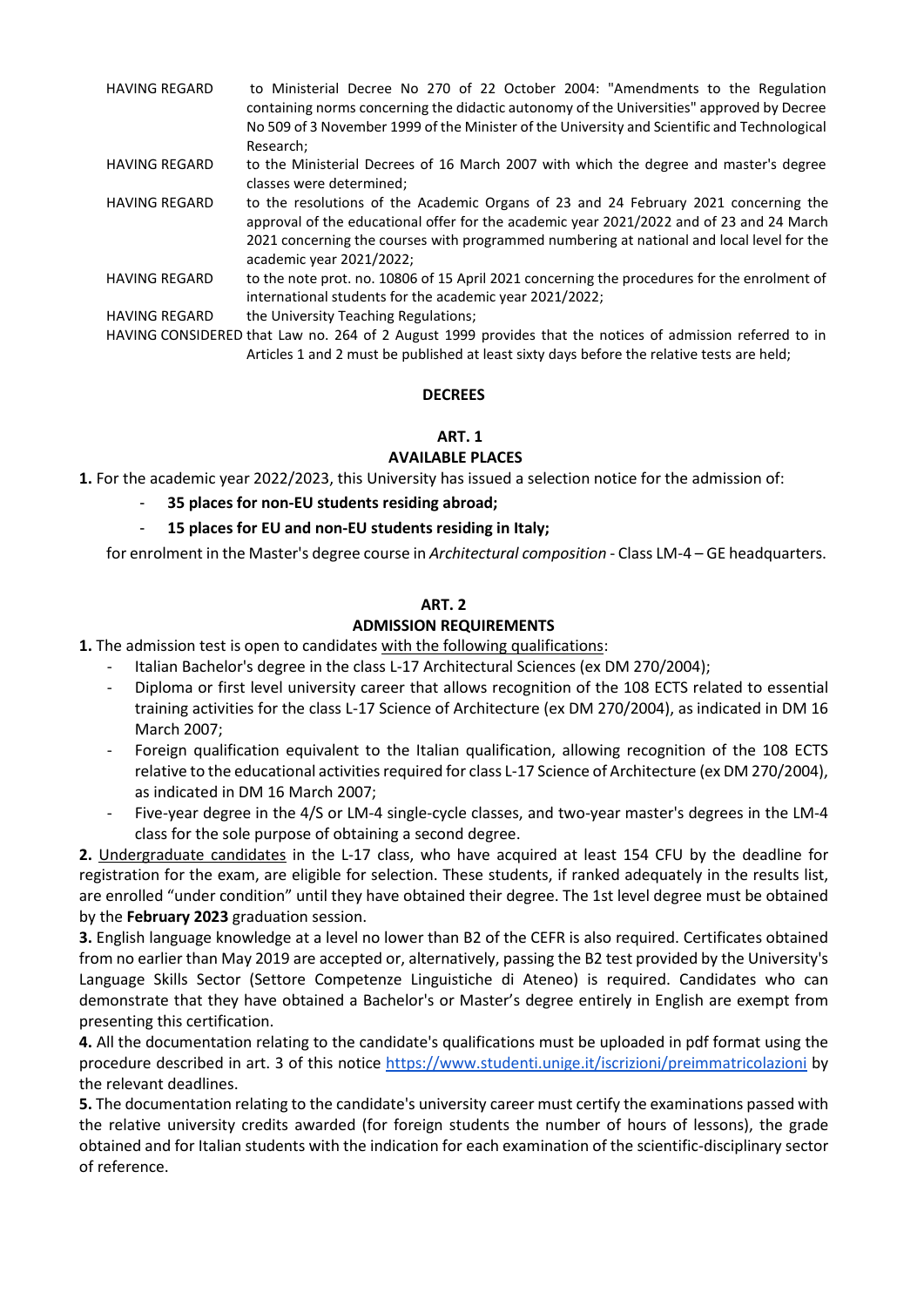**6.** Once the curricular requirements have been verified, the Examination Committee will email the eligible candidates **by July 28, 2022** (for the July 29 test) and by **September 2, 2022** (for the September 5 test) with the MS Teams code necessary to access the interview, to the email address indicated by the candidate during the pre-registration phase.

### **ART. 3**

# **APPLICATION FOR ADMISSION TO THE EXAM**

**1.** In order to enrol in the **admission test of July 29, 2022**, candidates must, **by 12:00 noon of July 18, 2022**:

- Submit the application form to the exam, exclusively through the procedure provided on the University of Genoa's student portal at: [https://www.studenti.unige.it/iscrizioni/preimmatricolazioni/.](https://www.studenti.unige.it/iscrizioni/preimmatricolazioni/) At the end of the procedure, the system will issue a receipt proving that the application has been correctly registered. This receipt must be kept and shown at the test location. This receipt acts as the only document attesting successful enrolment. After the deadline it will no longer be possible to register for the exam.
- Pay the fee for admission to the exam of € 30,00 (thirty/00), according to one of the methods proposed [\(https://servizionline.unige.it/studenti/tasseebenefici\)](https://servizionline.unige.it/studenti/tasseebenefici).
- **2.** In order to enrol in the **admission test of September 5, 2022**, candidates must, by 12:00 noon of **August 30, 2022**:
	- Submit the application form to the exam, exclusively through the procedure provided on the University of Genoa's student portal at: [https://www.studenti.unige.it/iscrizioni/preimmatricolazioni/.](https://www.studenti.unige.it/iscrizioni/preimmatricolazioni/) At the end of the procedure, the
	- system will issue a receipt proving that the application has been correctly registered. This receipt must be kept and shown at the test location. This receipt acts as the only document attesting successful enrolment. After the deadline it will no longer be possible to register for the exam.
	- Pay the fee for admission to the exam of € 30,00 (thirty/00), according to one of the methods proposed [\(https://servizionline.unige.it/studenti/tasseebenefici\)](https://servizionline.unige.it/studenti/tasseebenefici).

**3. EU and non-EU candidates residing in Italy and holding a foreign degree** must contact the Foreign Students Reception Sector (SASS) by email at [sass@unige.it](mailto:sass@unige.it) before **July 25, 2022** (for the July 29 test) and before **August 31, 2022** (for the September 5 test) in order to validate their foreign degree.

**4. Non-EU candidates residing abroad** must pre-enrol on the *Universitaly* portal and must contact the Foreign Students Reception Sector (SASS) by email at [sass@unige.it](mailto:sass@unige.it) before **July 25, 2022** (for the July 29 test) and before **August 31, 2022** (for the September 5 test) in order to validate their foreign degree and their fee payment methods.

**5.** Payment of the admission fee is mandatory to enrol in the test. Failure to do so will result in exclusion from the test. Payment of the admission fee alone does not constitute registration for the test. The fee is not refundable except in the case of double/incorrect payment.

**6.** If, after not qualifying for the July test session, or after not ranking high enough in the July results list, the candidate applies to the September test session, the candidate will have to pay the admission fee again.

**7.** Applications for registration to the competition sent by post or other means of transmission will not be accepted.

**8. Candidates with a certificate of disability or with certification under Law 104/1992** may make an explicit request, in relation to their individual needs, for specific aids and additional time with respect to that defined for the admission test, as well as further measures to guarantee equal opportunities in the performance of the test, in accordance with Law 104/1992, ministerial indications and the examining boards. This request must be made when filling in the application form for admission to the competition in the manner specified in the application procedure, no later than 12:00 noon of July 18, 2022 for the July test, and no later than 12:00 noon of August 30, 2022 for the September test. Candidates must also upload, by the above-mentioned deadline, the certification issued by the medical board responsible for your area of residence attesting to your disability and/or handicap within the meaning of Law 104/1992, for the purposes of assessing and initiating the relevant procedures.

**9. Candidates diagnosed with specific learning disabilities** (DSA) as defined by Law 170/2010 may make an explicit request for additional time, up to a maximum of 30% more than that defined for the admission test, as well as for additional tools and measures to guarantee equal opportunities in the performance of the test,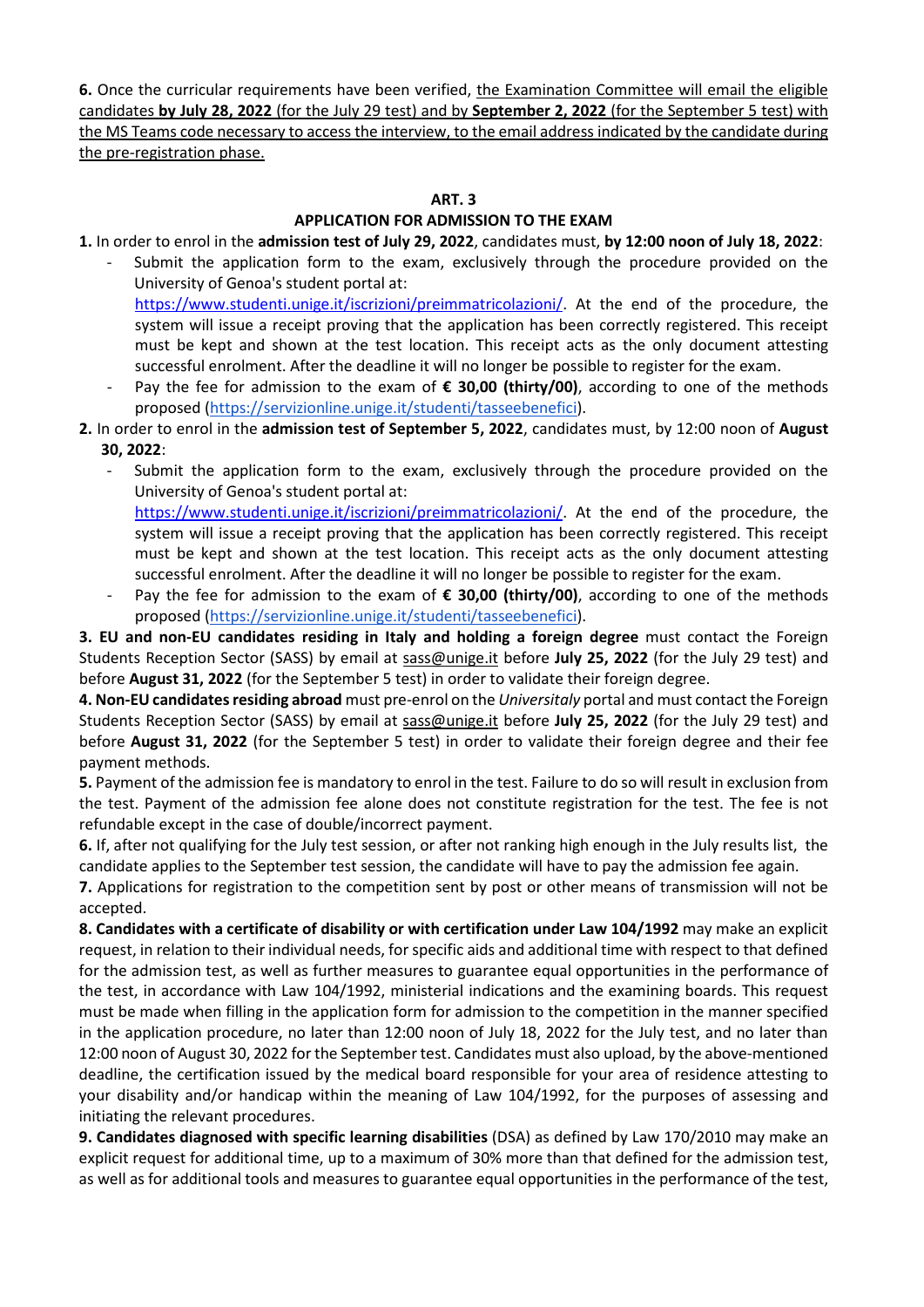in accordance with the provisions of Law 170/2010 and subsequent guidelines, ministerial indications and exam boards. This request must be made when registering for the competition, no later than 12:00 noon of July 18, 2022 for the July test, and no later than 12:00 noon of August 30, 2022 for the September test, in accordance with the procedures specified in the registration procedure. In addition, when registering for the competition and by the above-mentioned deadline, you must upload the diagnosis of DSA issued no more than three years previously or after your 18th birthday, issued by local health facilities or by bodies and professionals accredited with the regional health service.

**10.** Applicants with invalidity, disability or DSA from EU and non-EU countries, resident abroad, who intend to benefit from the measures referred to in the previous paragraphs, must present the certification attesting to their state of invalidity, disability or DSA issued in their country of residence, accompanied by a certified or sworn translation by Italian diplomatic representations conforming to the original text, in Italian or English. The University bodies in charge of examining the certifications referred to in the previous paragraphs shall ascertain that the foreign documentation attests to a condition of disability, invalidity or specific learning disorder recognised by Italian law.

### **ART. 4 ADMISSION TEST**

**1.** The admission test will be carried out **online** and will take place on the following days:

## **July 29, 2022**

- 30 places reserved for non-EU students residing abroad;
- 10 places reserved for EU and non-EU students residing in Italy.

## **September 5, 2022**

- 5 places reserved for EU and non-EU students residing in Italy;
- 5 places reserved for non-EU students residing abroad.
- **2.** The candidates are called at 14:00 to allow the Commission to proceed with identification operations.

**3.** Candidates must identify themselves by means of a valid identification document, the receipt for the payment of €30.00 (thirty/00) and the receipt for the online application.

**4.** Candidates who arrive after the end of the identification operations will not be allowed to enter the test.

**5.** Candidates who, for any reason, are absent from the test will no longer be considered and their applications will be discarded.

#### **ART. 5 HOW THE TEST IS CARRIED OUT**

**1.** The admission test will take place online.

**2.** Candidates are required to attend the **technical connection test on MS Teams on July 28, 2022** (for the July 29 test) **and on September 2, 2022** (for the September 5 test).

**3.** During the test, candidates are not allowed to use any type of calculator, learning or support device, except those specifically granted to candidates with disabilities or DSA.

**4.** Candidates who violate the provisions of this announcement and of the examination committee as referred to in Art. 7, or who are caught cheating, even partially, will be excluded from the exam.

**5.** The Examination Committee has the right to adopt the necessary measures, also taking into account the provisions of articles 5, 6 and 8 of Presidential Decree no. 686 of 3 May 1957.

## **ART. 6**

## **TEST CONTENTS AND EVALUATION**

**1.** The admission test consists of an interview in English aimed at verifying the personal knowledge of the candidate, which has as its object the discussion of the *portfolio* and *Curriculum Vitae* of the candidate.

**2.** The *portfolio* must be written in English in pdf format (max. 10 MB), consist of 6 pages in A4 format (including index and cover) and contain at least 3 projects.

**3.** The *Curriculum Vitae* must be tabular, contain no images and consist of 4 pages in A4 format.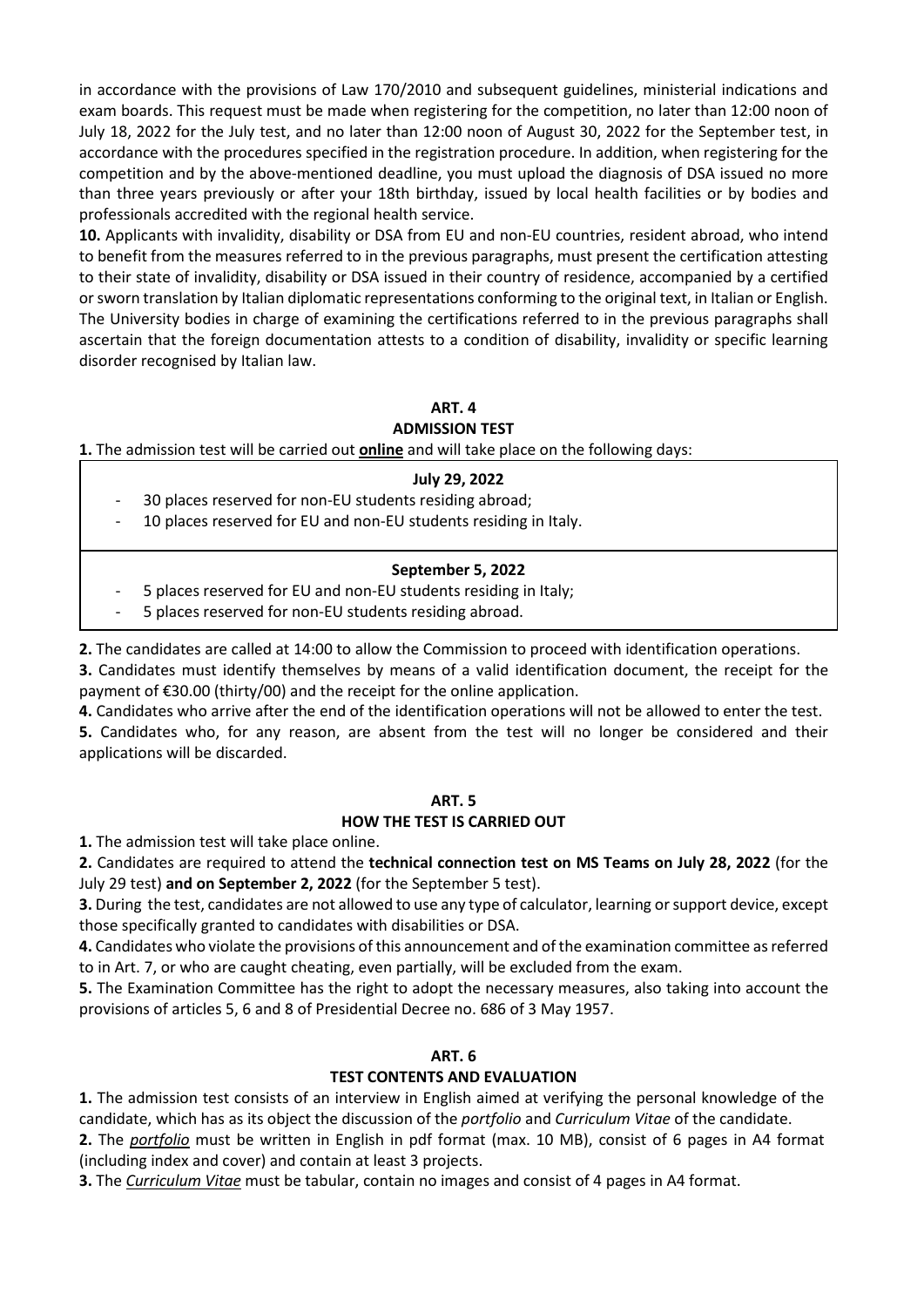**4.** Places will be allocated on the basis of a ranking obtained by combining the score of the interview (from 0 to 10 points), of the curriculum vitae (from 0 to 5 points) and of the university career (*curriculum studiorum* from 0 to 5 points).

**5.** In the event of a tie, the graduate candidate will prevail over the undergraduate candidate. In the event of a further tie, the youngest candidate will prevail.

#### **ART. 7**

### **EXAMINATION COMMITTEE**

**1.** The Examination Committee is approved by the Departmental Board of Architecture and Design, by request from the Architectural Composition Course Board. The Course Coordinator is by right a member of the Committee. The Examination Committee is responsible for the proper conduct of the test.

**2.** All the operations carried out by the Examination Committee must be appropriately kept on record. The report will be signed by the President and all the members of the Committee, also using digital signatures. In case of justified necessity, the report may be signed by the President of the Committee only, following a specific and unequivocal declaration of agreement by the other commissioners, forming an integral part of the report.

**3.** In order to ensure the regular running of the selection test, the examining commission can make use of special room commissions composed of teaching and/or technical-administrative staff of the University.

#### **ART. 8**

## **RANKINGS AND PUBLICATION DEADLINE**

**1.** According to the overall score obtained by adding each candidate's test score with their personal titles score, the following lists will be compiled:

- a ranking list to assign 30 places to non-EU students residing abroad who took the admission test on July 29, 2022;
- a ranking list to assign 10 places to EU and non-EU students residing in Italy who took the admission test on July 29, 2022;
- a ranking list to assign 5 places, plus any additional unassigned places following the admission test on July 29, 2022, to non-EU students residing abroad who took the admission test on September 5, 2022;
- a ranking list to assign 5 places, plus any additional unassigned places following the admission test on July 29, 2022, to EU and non-EU students living in Italy who took the admission test on September 5, 2022.

**2.** The rankings will be available on the course website <https://courses.unige.it/11120> and on the link [https://servizionline.unige.it/studenti/iscriversialluniversita/grad:](https://servizionline.unige.it/studenti/iscriversialluniversita/grad)

- by **August 2, 2022**, for candidates taking the July 29, 2022 test;
- by **September 12, 2022**, for candidates taking the September 5, 2022 test.

**NO PERSONAL COMMUNICATION WILL BE GIVEN TO CANDIDATES.** 

#### **ART. 9**

## **ENROLLMENT**

**1.** EU and non-EU candidates who have been successfully placed in the respective rankings must enrol:

by 12 noon of **September 8, 2022** for candidates having taken the 29 July, 2022 test;

- by 12 noon of **October 3, 2022** for candidates having taken the September 5, 2022 test;

exclusively through the online enrolment procedure on the *Student Portal* at [https://www.studenti.unige.it/iscrizioni/preimmatricolazioni.](https://www.studenti.unige.it/iscrizioni/preimmatricolazioni/)

**2.** The application will be valid only if all stages of the procedure have been timely completed, namely:

- selection of the degree course;
- payment of the first instalment of the study fee consisting of the regional tax and €16.00 -euro sixteen/00 (for stamp duty);
- in case of application to the ALISEO grand, exclusive payment of  $£16.00$  -euro sixteen/00 (for stamp duty);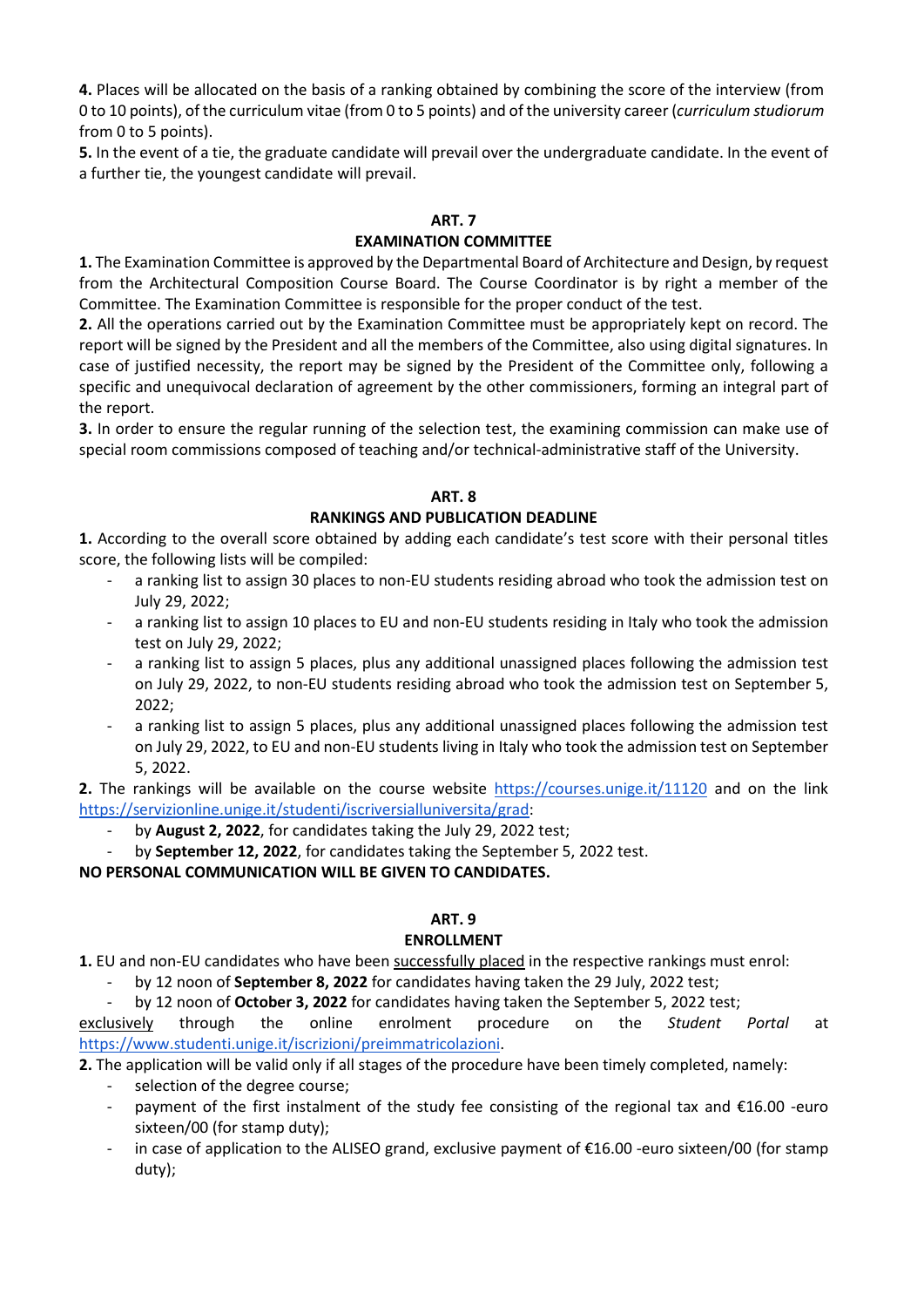- payment of a further €16.00 -euro sixteen/00 (for stamp duty) in case of change of course/withdrawal from studies and payment of any overdue fees;
- payment methods other than those indicated at the link<https://www.studenti.unige.it/tasse/> are not allowed.

Failing to enroll by the deadlines means that your application will be canceled.

ATTENTION: enrollment applications received by post will not be accepted.

**3.** Students already enrolled in another course of study at the University of Genoa or at another university as undergraduates may enrol "under condition", within the deadlines and using the same procedures as for enrolment. Enrolment is only confirmed if the degree is obtained by the graduation session of **February 28, 2023** at the latest.

**4.** Non-EU students residing abroad who have been successfully placed in the ranking list must contact the Foreign Students Reception Sector (SASS) by email a[t sass@unige.it](mailto:sass@unige.it) to complete their registration by 12 noon of September 8, 2021 (for the July 29, 2022 test) and by 12 noon of October 3, 2022 (for the September 5, 2022 test).

## **ART. 10**

## **AVAILABLE PLACES FOLLOWING WITHDRAWAL**

**1.** Candidates that are eligible but that did not place in a useful ranking on the September 5, 2022 test, may submit an application to reallocate available places following withdrawal exclusively online through the *Student Portal* <https://servizionline.unige.it/studenti/iscriversialluniversita/ripescaggio> using their access credentials, **no later than 12 noon of October 3, 2022**.

**2.** If places are available and on the basis of the applications submitted, a list of those who will be able to enrol will be published on the course of study website [\(https://corsi.unige.it/11120/\)](https://corsi.unige.it/11120/news) and on the University website [\(https://servizionline.unige.it/studenti/avvisimed\)](https://servizionline.unige.it/studenti/avvisimed) no later than **October 10, 2022**. This list will be prepared taking into account the merit ranking.

**3.** Enrolment must take place exclusively online, using the same procedures indicated in Article 9 of this notice, no later than 12.00 noon of **October 17, 2022** under penalty of losing the right to enrol.

**4.** After this deadline, in the event that there are still places available and the lists are not exhausted, the procedure will be repeated according to the deadlines and procedures contained in each following notice and published on the website of the Master's degree course.

#### **ART. 11**

## **PERSONAL DATA TREATMENT**

**1.** In accordance with Article 13 of Regulation (EU) 2016/679 (GDPR), the personal data provided by candidates will be processed by the University of Genoa for the purposes of managing the selection test and in application of the regulations in force. The provision of such data is mandatory for the purposes of assessing the participation requirements, under penalty of exclusion from the selection test.

**2.** The holder of the personal data is the University of Genoa, in the person of the *pro tempore* Dean. The contact details of the data controller and of the Data Protection Officer (DPO) can be found on the website [https://unige.it/privacy.](https://unige.it/privacy)

**3.** The notice on the processing of personal data and the exercise of rights is published on the web page [https://unige.it/sites/contenuti.unige.it/files/documents/GDPR-INFORMATIVA%20STUDENTI\\_0.pdf](https://unige.it/sites/contenuti.unige.it/files/documents/GDPR-INFORMATIVA%20STUDENTI_0.pdf)

## **ART. 12 PUBLICITY**

**1.** This admission notice is published on the institutional website of the University, on the online notice board <https://unige.it/albo> and on the course of study page (also accessible from the 2022/2023 fixed-number course page at [https://www.studenti.unige.it/orientamento/bandi\\_accesso\\_programmato/\)](https://www.studenti.unige.it/orientamento/bandi_accesso_programmato/). The aforementioned publication has the value of official notification to the interested parties to all effects and consequences of the law.

**2.** For corrections of errors and for any errata corrige relating to this decree and its annexes, a special notice will be published on the study course page (also accessible from the 2022/2023 fixed-number course page at [https://www.studenti.unige.it/orientamento/bandi\\_accesso\\_programmato/\)](https://www.studenti.unige.it/orientamento/bandi_accesso_programmato/).